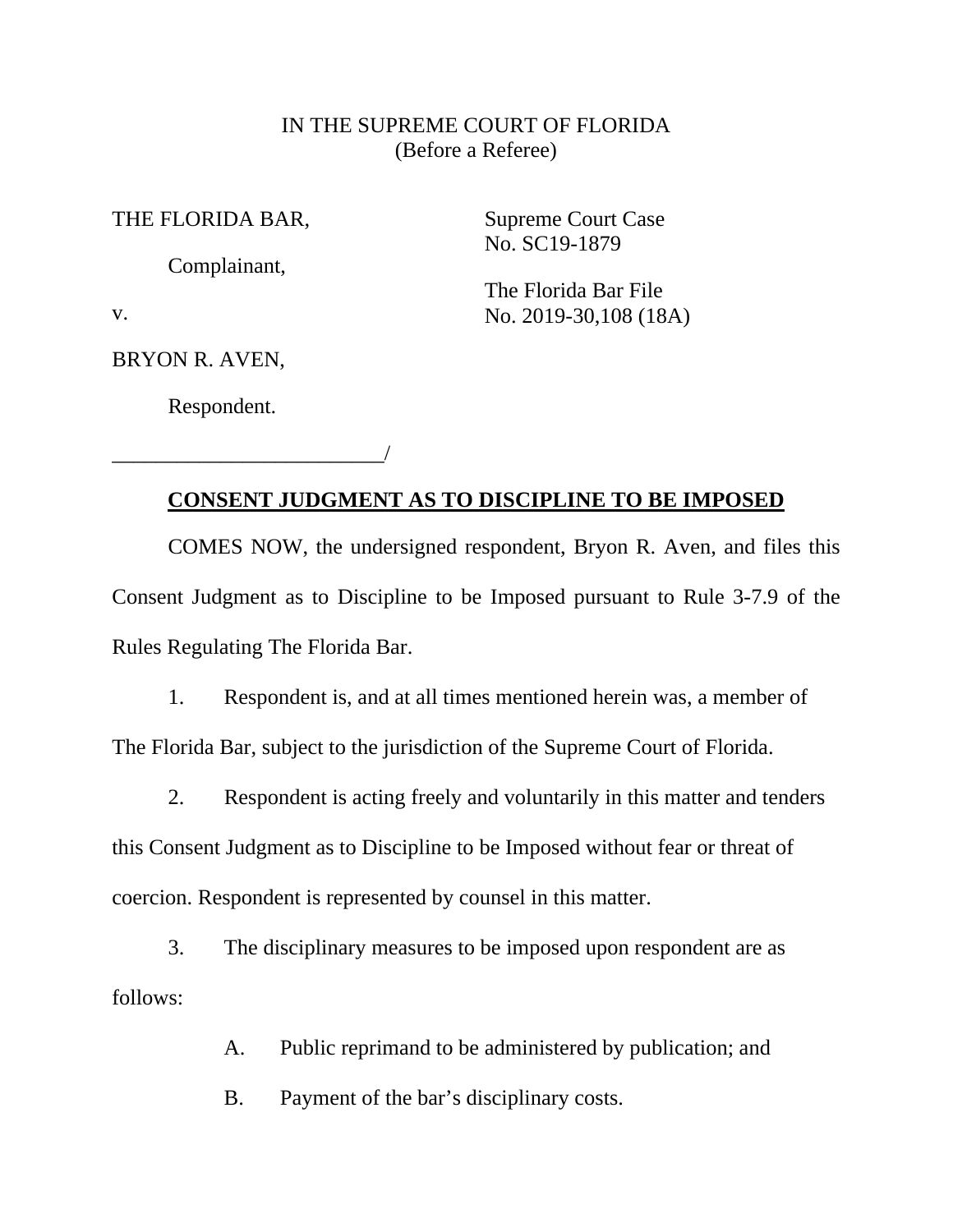4. The parties stipulated to findings of fact, and at the conclusion of the final hearing on September 2, 2020, the referee made additional findings of fact:

## **Stipulated Facts**

A. Respondent is and was at all times mentioned herein a member of The Florida Bar, admitted on April 17, 2008, and is subject to the jurisdiction of the Supreme Court of Florida.

B. Respondent practiced law in Marion County, Florida, at all times material.

C. The Eighteenth Judicial Circuit Grievance Committee "A" found probable cause to file a complaint against respondent pursuant to Rule 3-7.4 of the Rules Regulating The Florida Bar, and the complaint was approved by the presiding member of that committee.

D. Respondent is currently employed as an assistant state attorney for the Fifth Judicial Circuit.

E. Respondent ran for Marion County Court Judge in the August 28, 2018 primary election, running against incumbent Judge Robert E. Landt.

F. During the course of his judicial campaign, respondent made the following statements on his campaign website:

> A motion to suppress is filed when a defendant seeks a judge to order that evidence obtained by law enforcement be found inadmissible. Granting a motion to suppress requires the court to find that law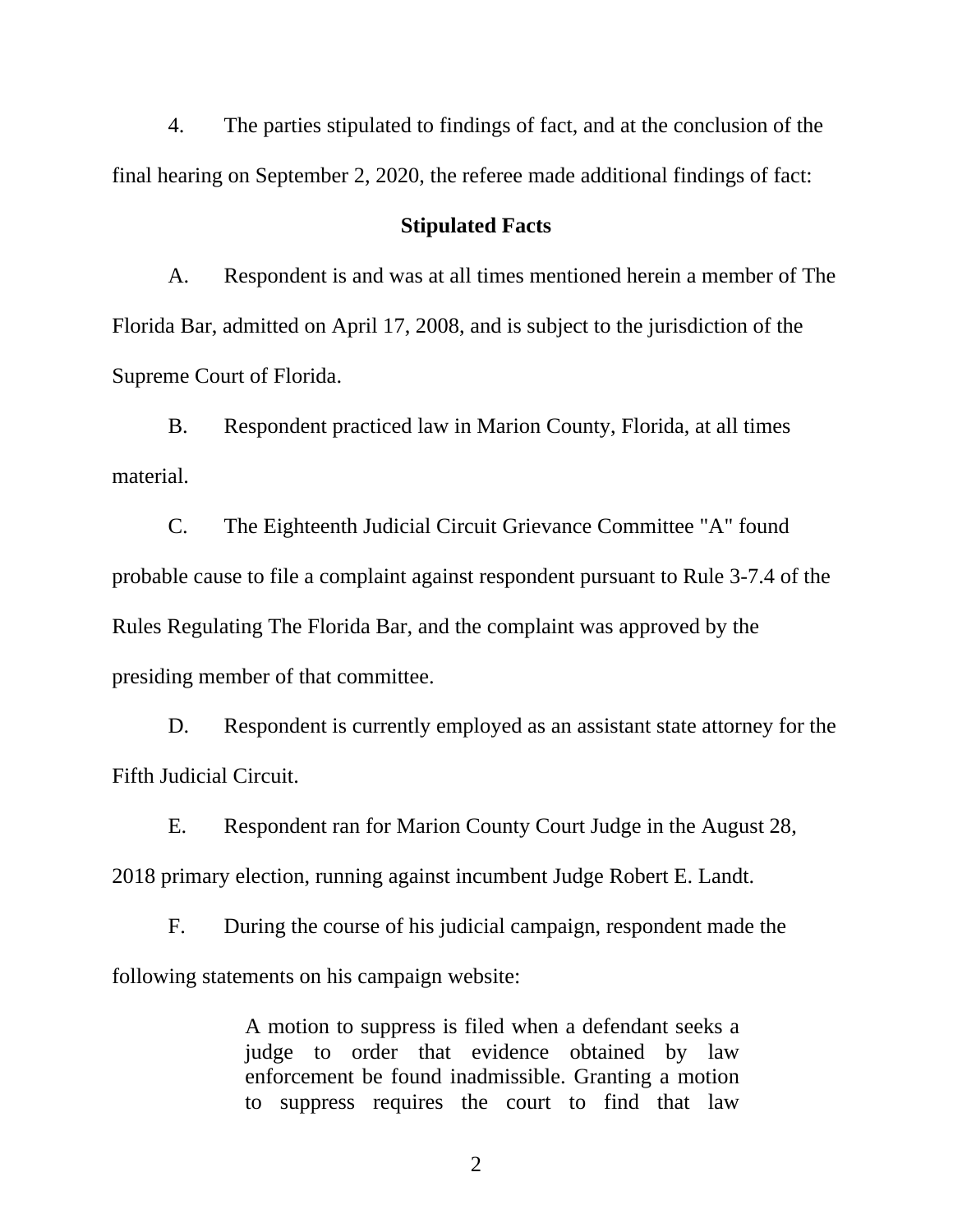enforcement violated the rights of the defendant. Generally, law enforcement officers do an excellent job of following the law and respecting the rights of the defendant. The majority of all motions to suppress are denied.

Robert Landt has presided over 23 contested hearings involving motions to suppress. In 14 of the 23 hearings where he has ruled, he has found that law enforcement officers have violated the rights of the defendant, excluding the State from using critical evidence against the defendant. These are the same officers that appear in every other court in Marion County.

G. On his campaign website, respondent asserted that Judge Landt had

the "Fewest Sentences Appealed by Defendants" and the "Most State Appeals."

H. On his campaign website under the heading "Most State Appeals," respondent made the following statement before listing links to state appeals against Judge Landt: "From January 2013 to present, the State Attorney's Office has appealed the decisions of Marion County Court Judges a total of 12 times. Robert Landt has been appealed by the State ten times."

I. On his campaign website under the heading "Fewest Sentences Appealed by Defendants," respondent made the following statement: "Defendant's generally appeal a judgment and sentence because of the findings made by the court of the sanctions imposed. The harsher a judge sentences defendants, the more defendants will appeal."

J. Following the above statement on his campaign website, under the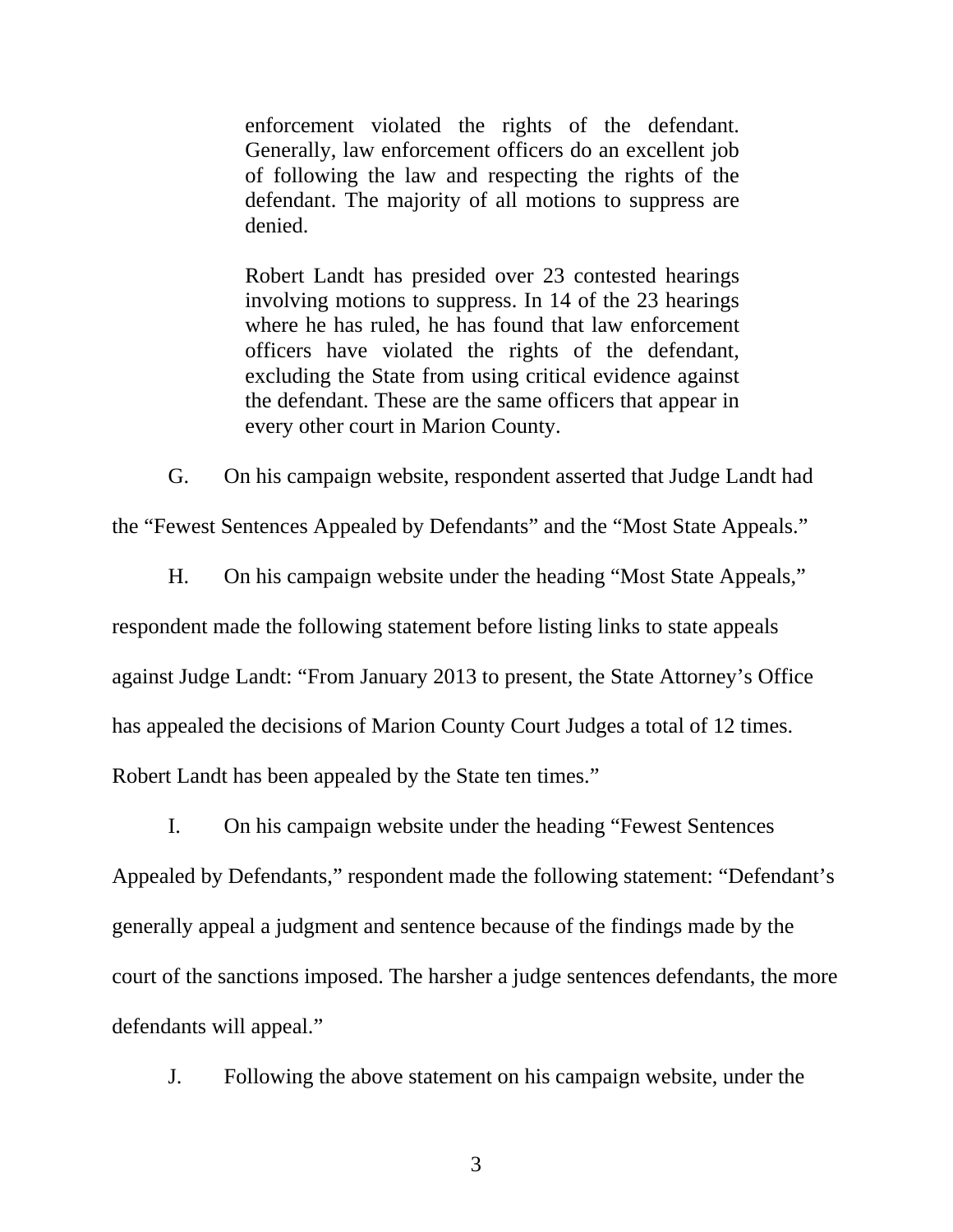heading "Fewest Sentences Appealed by Defendants," respondent presented a list comparing the lesser number of times Judge Landt's decisions were appealed by criminal defendants to the greater number of times that defendants appealed the decisions of other Marion County judges.

K. Canon 7A(3)(a) of the Florida Code of Judicial Conduct states that a candidate for judicial office "shall be faithful to the law and maintain professional competence in it, and shall not be swayed by partisan interests, public clamor, or fear of criticism."

L. Canon 7A(3)(b) of the Florida Code of Judicial Conduct states that a candidate for judicial office "shall maintain the dignity appropriate to judicial office and act in a manner consistent with the impartiality, integrity, and independence of the judiciary, and shall encourage members of the candidate's family to adhere to the same standards of political conduct in support of the candidate as apply to the candidate."

M. Canon 7A(3)(e)(i) of the Florida Code of Judicial Conduct states that a candidate for judicial office "shall not with respect to parties or classes of parties, cases, controversies, or issues that are likely to come before the court, make pledges, promises, or commitments that are inconsistent with the impartial performance of the adjudicative duties of the office."

N. Canon 7A(3)(e)(ii) of the Florida Code of Judicial Conduct states that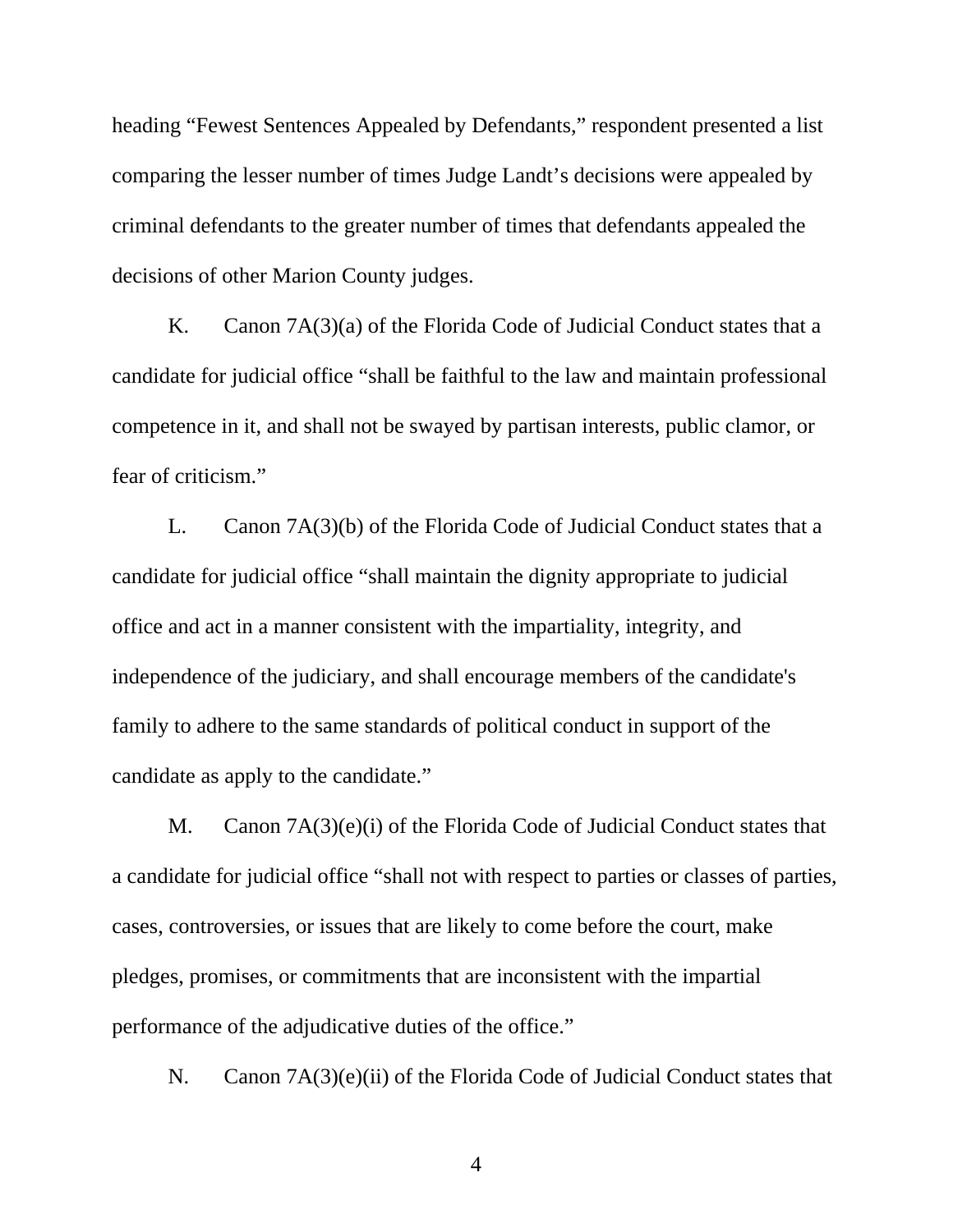a candidate for judicial office "shall not knowingly misrepresent the identity, qualifications, present position or other fact concerning the candidate or an opponent."

## **Referee's Findings of Fact**

O. Respondent's counsel argued and pointed out that respondent got caught up in a turf battle between the executive branch of government, who he worked for and represented in the Fifth Circuit, and the opposing incumbent county court judge, Robert E. Landt.

P. The referee specifically found that this is not a matter for minor misconduct as defined under the Rules Regulating The Florida Bar 3-5.1(b)(1). The misconduct resulted in prejudice in that it impugned the integrity of not only the specific incumbent judge, but more broadly the public confidence in the judiciary as a branch of government.

Q. As a member of The Florida Bar and a declared candidate for judicial office, respondent was obligated to comply with both the Rules Regulating The Florida Bar and the Code of Judicial Conduct.

R. During the campaign, respondent maintained pages on various social media platforms, hosted a campaign website, and appeared at public forums, among other things, as a candidate for county court judge.

S. Although the campaign website was hosted by a campaign committee,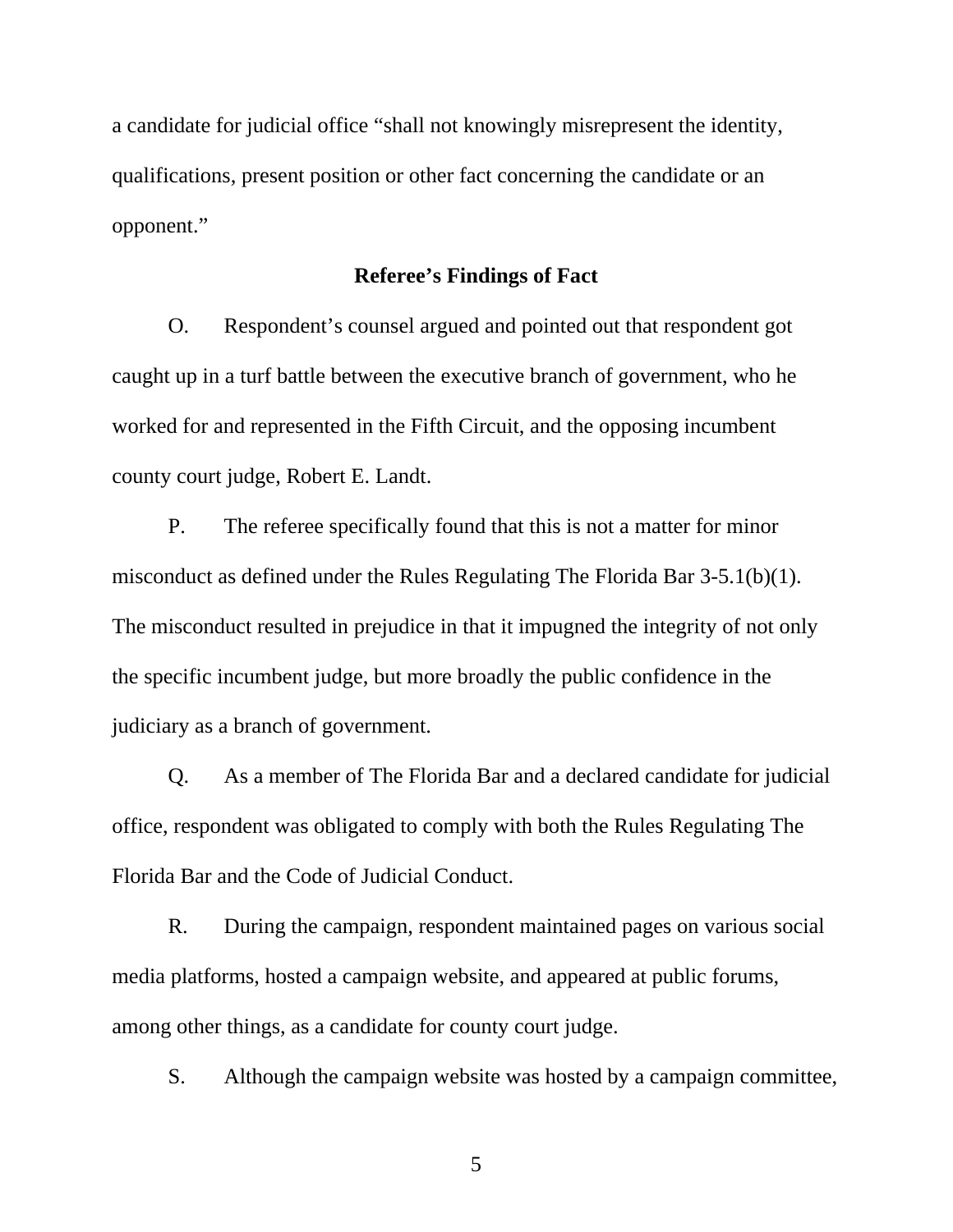respondent acknowledged and understood that he was aware of all postings on the site, approved the format and the text, and accepted the premise that it was his responsibility to assure that the context and the messaging were ethically proper and within the rules.

T. Regarding respondent's statements about Judge Landt's rulings on motions to suppress, respondent improperly interjected personal bias, and in effect, offered a promise to the voting public that he would handle such matters differently than the current presiding judge.

U. Respondent's statements about the numbers of appeals concerning Judge Landt were misleading. The referee found that it was problematic to address that in a website with a post when there are so many other facets of appellate review. The referee found that such an assertive headline, without equally establishing full context and analysis, communicates to the voting public that the incumbent has, and shows, disfavor to the state. And in a binary choice in a campaign, in effect, the message is "I won't be such a person."

V. The combination of the headline on respondent's website landing page and the different sections taken in conjunction with the editorial, opinionated assertions made by respondent in his postings, misled the voting public and undermined public confidence in the judiciary.

W. The referee found that the evidence presented was clear and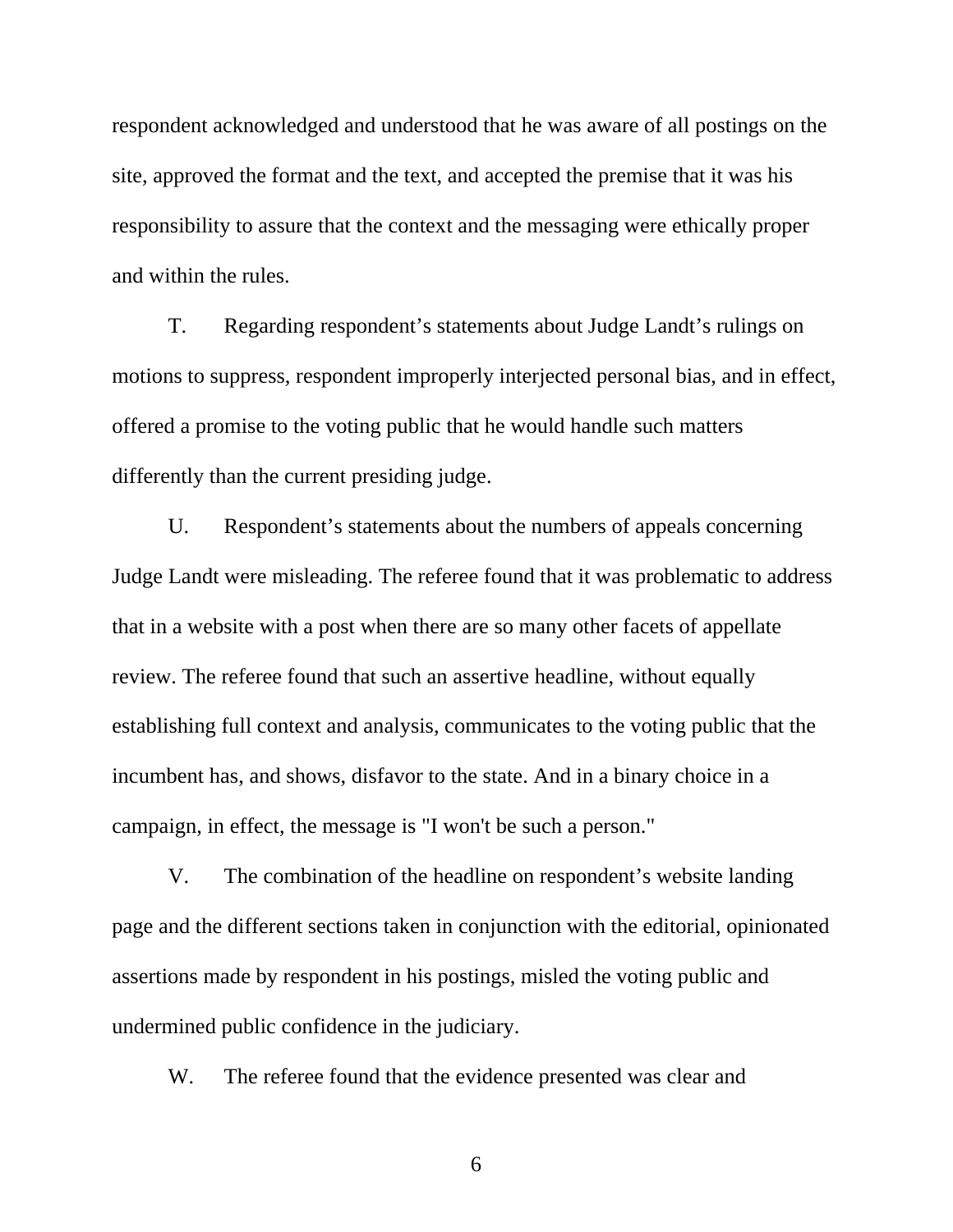convincing to establish that respondent expressly and intentionally implied that the incumbent judge favored criminals, disfavored law enforcement, disfavored the state attorney, and that he, as a candidate, would do differently.

X. While respondent did not fully accept responsibility for his conduct, the referee found that respondent acknowledged how one could interpret and/or view the campaign messaging in less than and below the standards that he must be held to.

5. The referee found that respondent violated the following rules and canons which provide the basis for the discipline to be imposed in this matter:

A. 3-4.3 Misconduct and Minor Misconduct. The standards of professional conduct required of members of the bar are not limited to the observance of rules and avoidance of prohibited acts, and the enumeration of certain categories of misconduct as constituting grounds for discipline are not all-inclusive nor is the failure to specify any particular act of misconduct be construed as tolerance of the act of misconduct. The commission by a lawyer of any act that is unlawful or contrary to honesty and justice may constitute a cause for discipline whether the act is committed in the course of the lawyer's relations as a lawyer or otherwise, whether committed within Florida or outside the state of Florida, and whether the act is a felony or misdemeanor.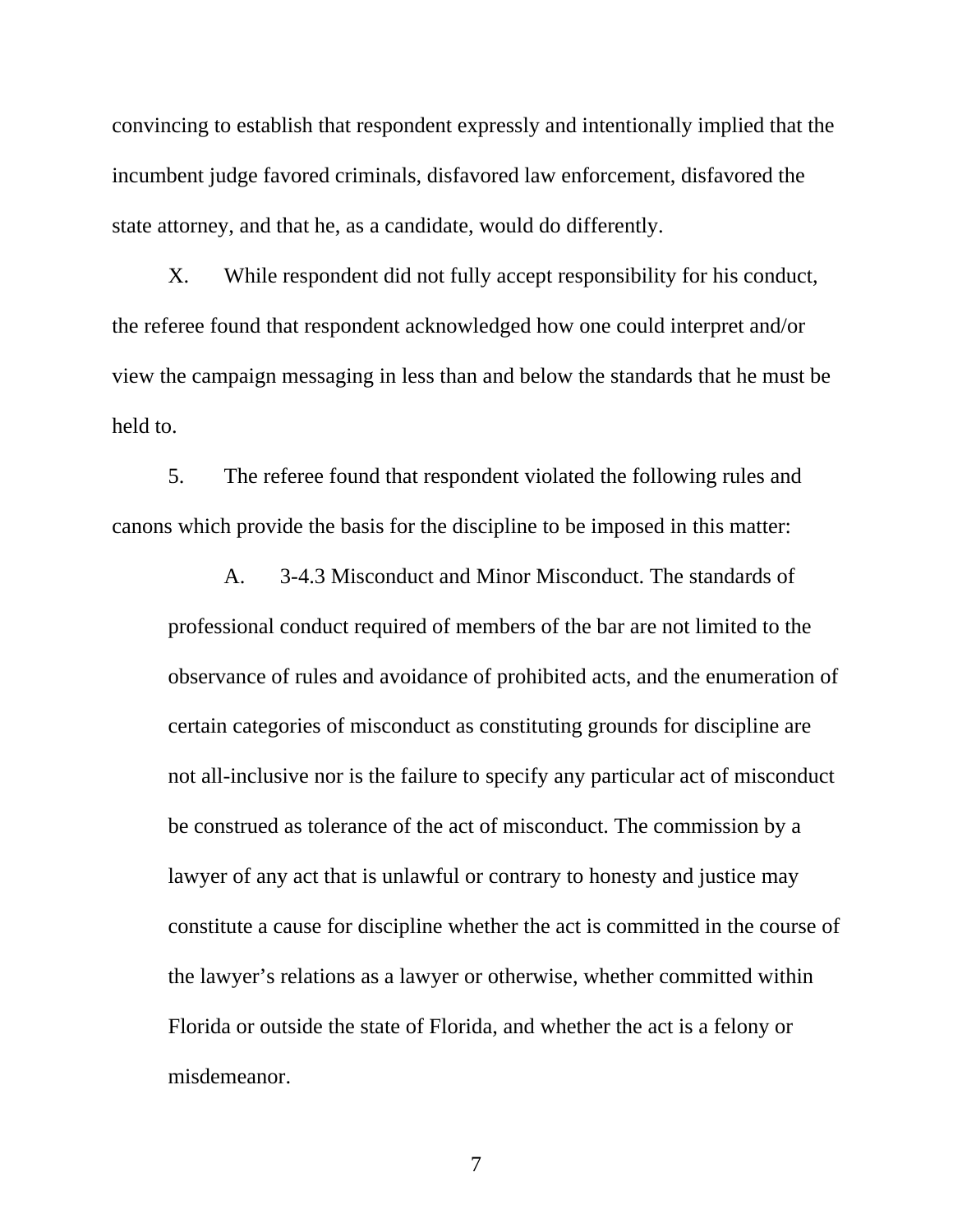B. 4-8.2(a) Impugning Qualifications and Integrity of Judges or Other Officers. A lawyer shall not make a statement that the lawyer knows to be false or with reckless disregard as to its truth or falsity concerning the qualifications or integrity of a judge, mediator, arbitrator, adjudicatory officer, public legal officer, juror or member of the venire, or candidate for election or appointment to judicial or legal office.

C. 4-8.2(b) Candidates for Judicial Office; Code of Judicial Conduct Applies. A lawyer who is a candidate for judicial office shall comply with the applicable provisions of Florida's Code of Judicial Conduct.

D. Canon 7A(3)(a) A candidate for a judicial office shall be faithful to the law and maintain professional competence in it, and shall not be swayed by partisan interests, public clamor, or fear of criticism.

E. Canon 7A(3)(b) A candidate for a judicial office shall maintain the dignity appropriate to judicial office and act in a manner consistent with the impartiality, integrity, and independence of the judiciary, and shall encourage members of the candidate's family to adhere to the same standards of political conduct in support of the candidate as apply to the candidate.

F. Canon 7A(3)(e)(i) A candidate for a judicial office shall not with respect to parties or classes of parties, cases, controversies, or issues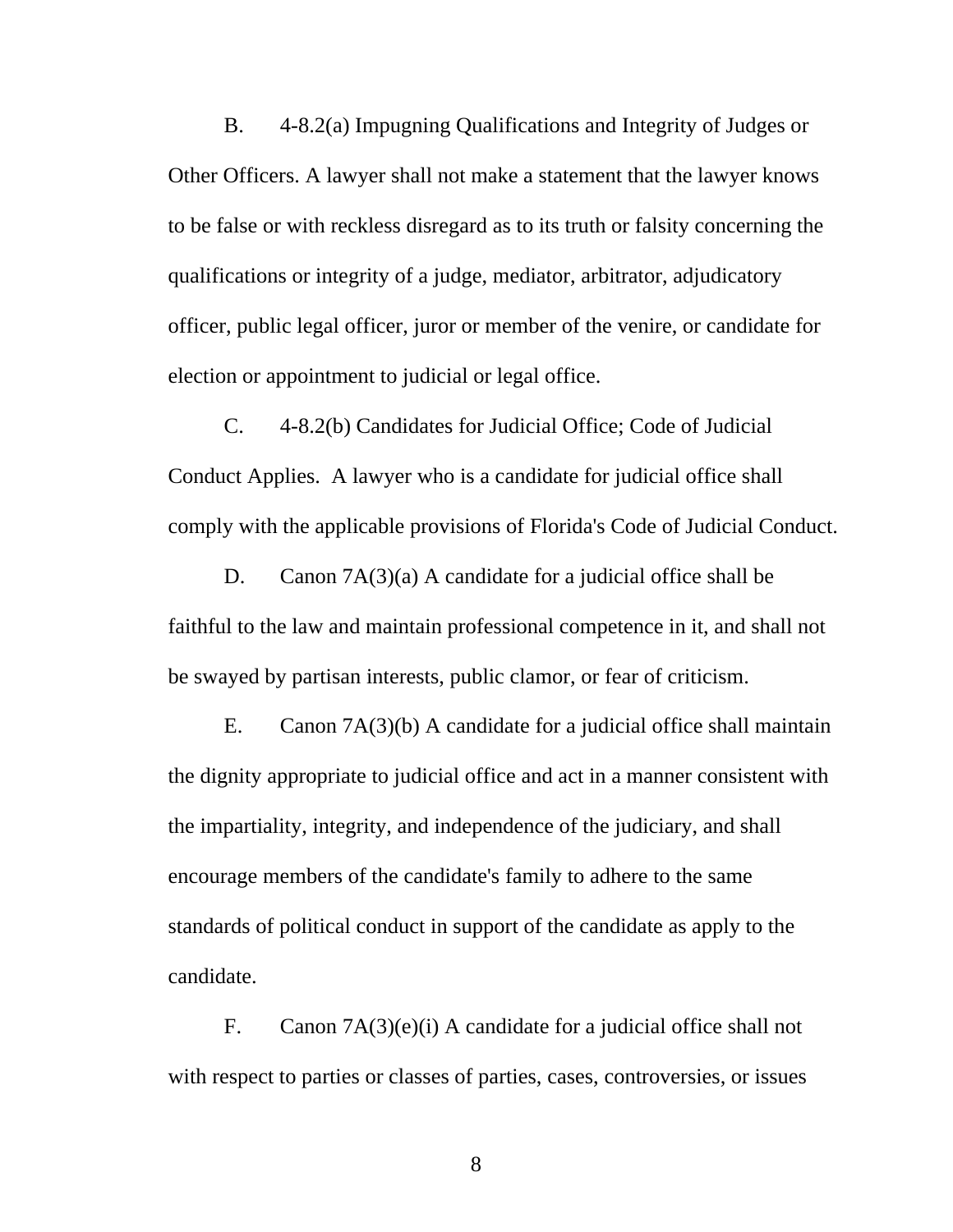that are likely to come before the court, make pledges, promises, or commitments that are inconsistent with the impartial performance of the adjudicative duties of the office.

G. Canon 7A(3)(e)(ii) A candidate for a judicial office shall not knowingly misrepresent the identity, qualifications, present position or other fact concerning the candidate or an opponent.

6. The following aggravation is applicable in this matter: a pattern of misconduct [Florida's Standards for Imposing Lawyer Sanctions 3.2(b)(3)]; refusal to acknowledge wrongful nature of conduct [Standard 3.2(b)(7)]; and, substantial experience in the practice of law (admitted in 2008) [Standard 3.2(b)(9)].

7. The following mitigation is applicable in this matter: absence of a prior disciplinary record [Standard 3.3(b)(1)]; full and free disclosure to the bar or cooperative attitude toward the proceedings [Standard 3.3(b)(5)]; and, character or reputation [Standard 3.3(b)(7)].

8. The Florida Bar has approved this proposed plea in the manner required by Rule 3-7.9.

9. If this plea is not finally approved by the referee and the Supreme Court of Florida, then it shall be of no effect and may not be used by the parties in any way.

10. If this plea is approved, then respondent agrees to pay all reasonable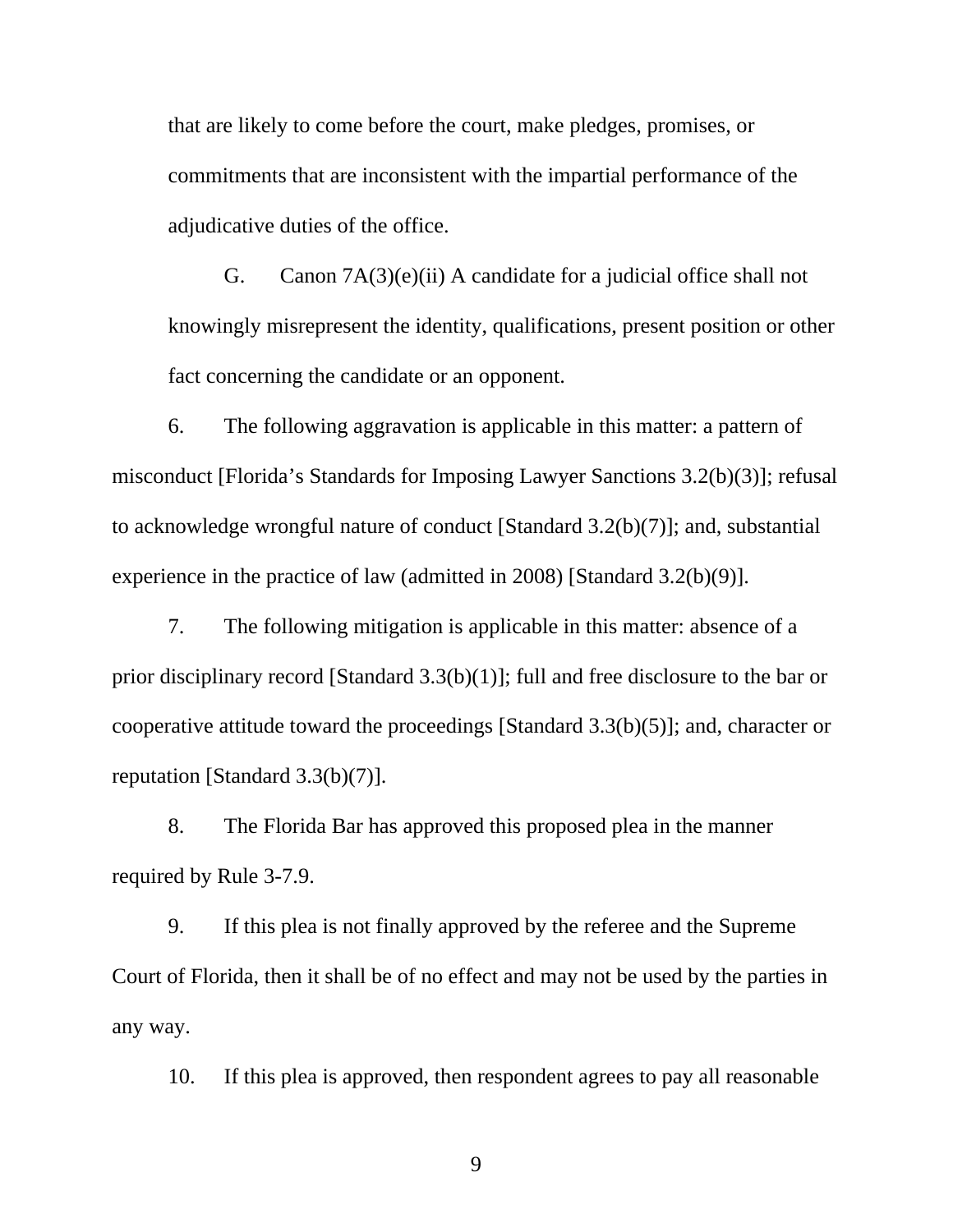costs associated with this case pursuant to Rule 3-7.6(q) in the amount of

**\$3,673.66**. These costs are due within 30 days of the Court order. Respondent agrees that if the costs are not paid within 30 days of this Court's order becoming final, respondent shall pay interest on any unpaid costs at the statutory rate. Respondent further agrees not to attempt to discharge the obligation for payment of the bar's costs in any future proceedings, including but not limited to, a petition for bankruptcy. Respondent shall be deemed delinquent and ineligible to practice law pursuant to Rule 1-3.6 if the cost judgment is not satisfied within 30 days of the final court order, unless deferred by the Board of Governors of The Florida Bar.

11. Respondent acknowledges the obligation to pay the costs of this proceeding and that payment is evidence of strict compliance with the conditions of any disciplinary order or agreement and is also evidence of good faith and fiscal responsibility. Respondent understands that failure to pay the costs of this proceeding may reflect adversely on any reinstatement proceedings or any other bar disciplinary matter in which respondent is involved.

12. This Consent Judgment as to Discipline to be Imposed fully complies with all requirements of the Rules Regulating The Florida Bar.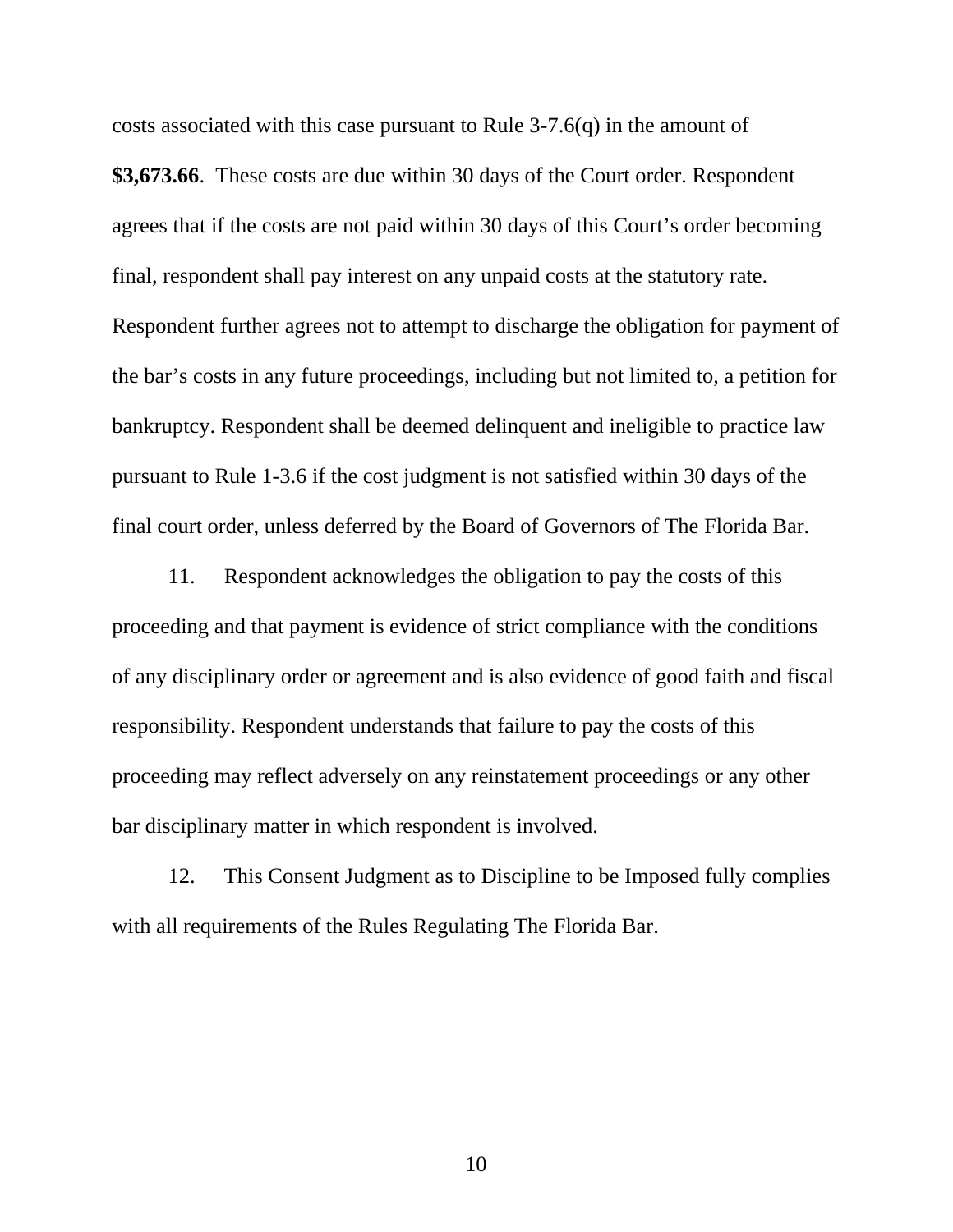Dated this  $6 \frac{m}{\omega}$  day of  $\omega$  *October*, 2020.

Brown R. Aven

BRYON R. AVEN Respondent 110 NW 1st Avenue, Suite 5000 Ocala, Florida 34475-6614  $(352) 671 - 5800$ Florida Bar No. 51920 bryon25@gmail.com

Dated this  $\frac{6th}{\text{day of}}$  of October 2020.

*/s/ Scott K. Tozian*

SCOTT KEVORK TOZIAN **Counsel for Respondent** Smith, Tozian, Daniel & Davis, P.A. 109 N. Brush Street, Suite 200 Tampa, Florida 33602-4116  $(813)$  273-0063 Florida Bar No. 253510 stozian@smithtozian.com

 $11\,$